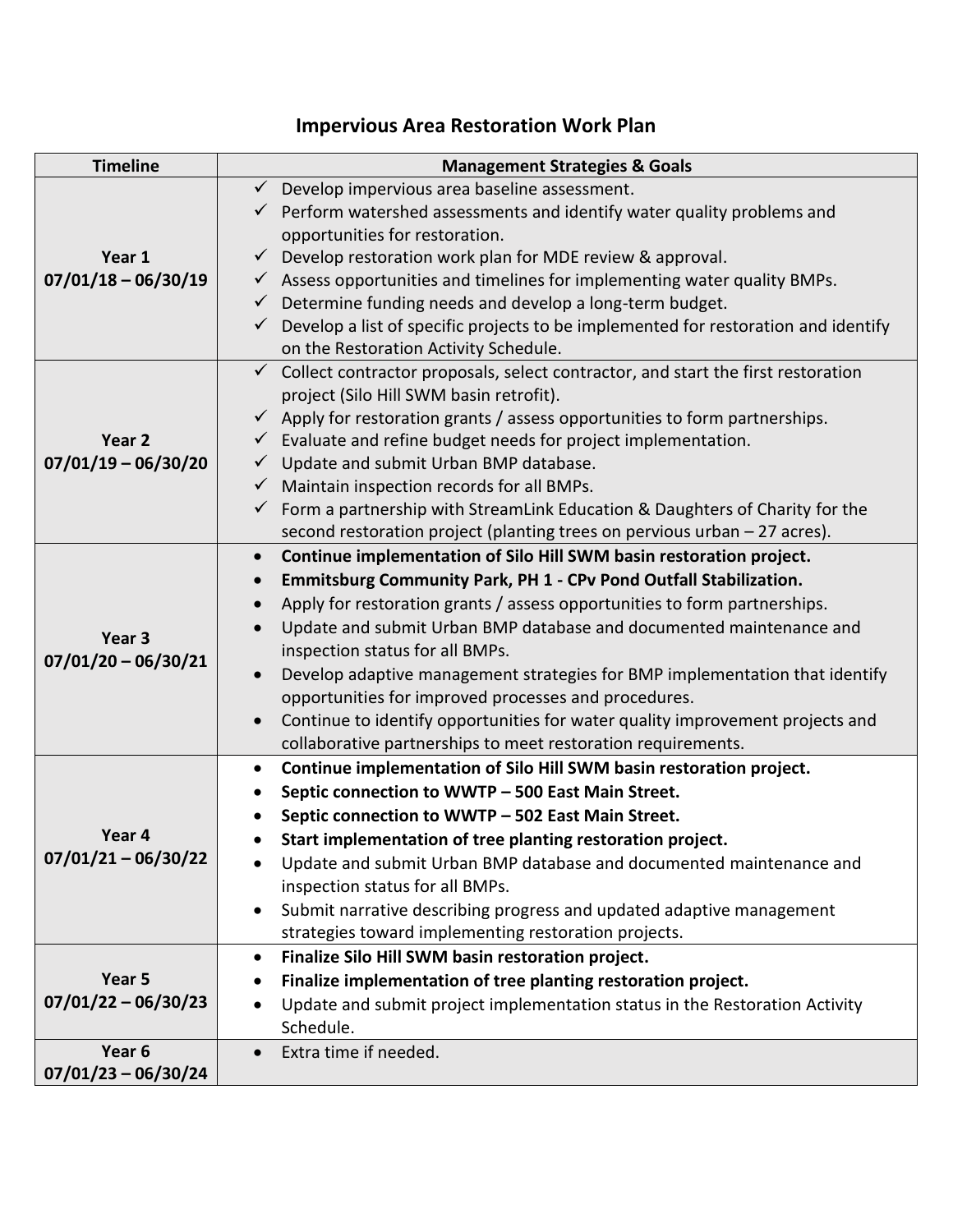## **Restoration Activity Summary**

### **Silo Hill SWM Pond (FR15POI000531)**

 The Silo Hill extended detention pond was constructed in 2002. The design of this facility consists of a dry pond with multi-stage riser, although the pond appears to be functionally wet. This facility has a total drainage area of 22.22 acres and intercepts runoff from the Silo Hill subdivision. Total untreated impervious within the drainage area is 7.96 acres. The Town will retrofit this basin, which will cost \$224,000.00.

### **Planting Trees / Forestation on Pervious Urban**

- The Town will conduct forestation on 27 acres of pervious urban land. Approximately 11 acres of trees will be planted at the Town's wastewater treatment plant, and the remaining 16 acres at a neighboring property. The Town has formed a partnership with the non-profit groups of StreamLink Education and the Daughters of Charity for this project. The projected cost to the Town is \$12,000.00 for a grant match. The total cost of the project is \$434,712.63.
- Calculating impervious acre credit:
	- $\circ$  Acres of reforested land multiplied by 0.38 = acres of credit
	- o 27 acres x 0.38 = **10.26 acres of credit**

### **Mechanical Street Sweeping**

- The Town's Department of Public Works will mechanically sweep 1.66 miles of Town streets each month and track the weight of dry material collected per permit year.
- Monthly sweeping schedule:
	- o Creamery Road from East Main Street to East Lincoln Avenue:
		- $\blacksquare$  320' (0.06 miles) x 10' wide = 3,200 square feet.
		- $\blacksquare$  3,200 square feet = .07 acres
	- o East & West Main Street Parking Spaces from Welty Avenue to Creamery Road:
		- 6,336 feet (1.2 miles) x 8' wide = 50,688 square feet.
		- $\blacksquare$  50,688 square feet = 1.16 acres
	- o West Lincoln Avenue from South Seton Avenue to Patterson Avenue:
		- $\blacksquare$  2,112 feet (0.4 miles) x 10' wide = 21,120 square feet.
			- $\blacksquare$  21,120 square feet = 0.48 acres
	- $O$  TOTAL MILEAGE = 1.66
	- $\circ$  TOTAL ACREAGE = 1.71
- Calculating impervious acre credit:
	- $\circ$  Tons of dry materials collected multiplied by 0.40 = acres of credit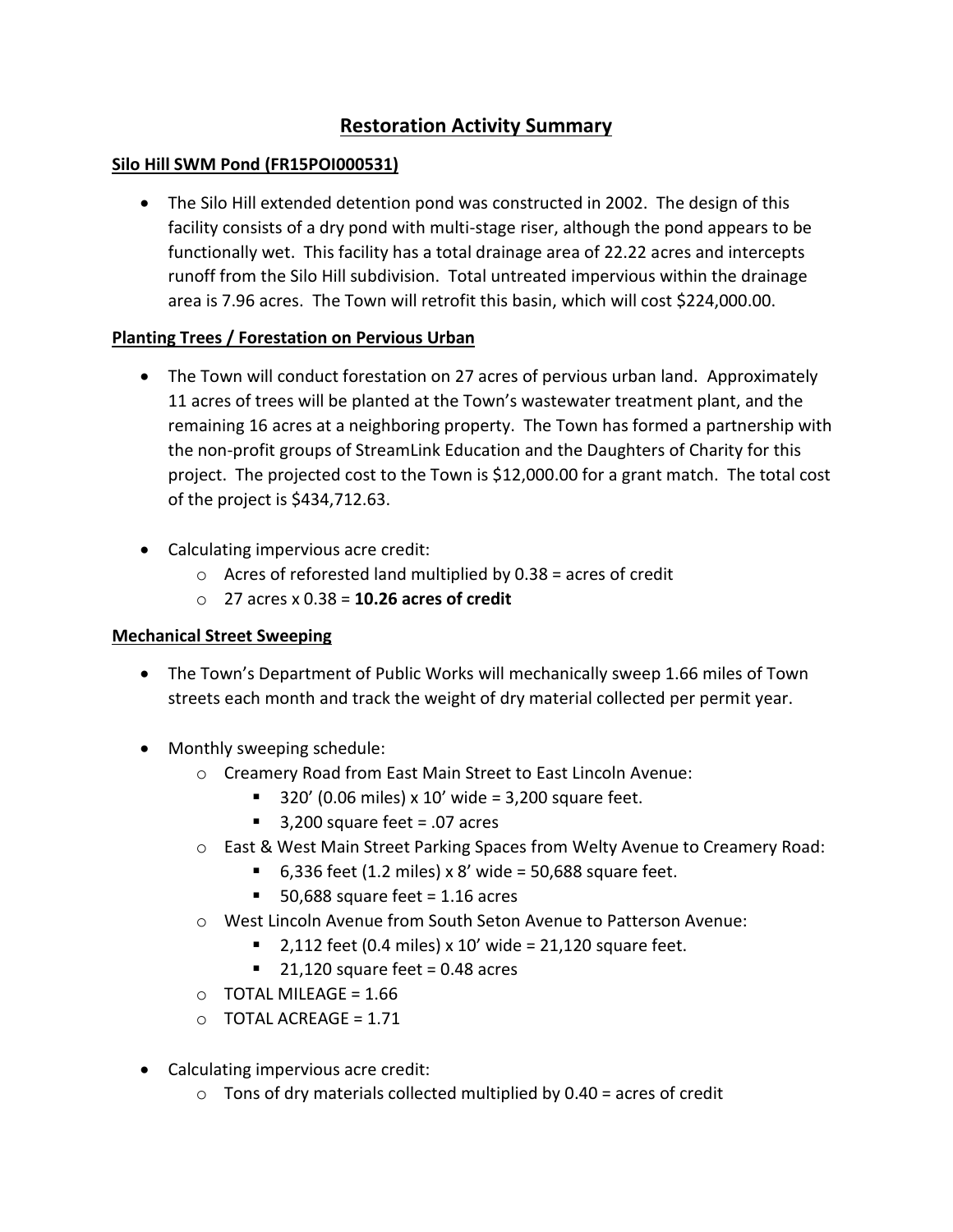- $\circ$  \_\_\_\_\_\_\_\_ x 0.40 =
	- $\blacksquare$  2018/2019: 1.23 tons x 0.40 = 0.492 acres
	- $\blacksquare$  2019/2020: 0.46 tons x 0.40 = 0.184 acres
	- $\blacksquare$  2020/2021: 0.72 tons x 0.40 = 0.288 acres
	- $\blacksquare$  2021/2022: tons x 0.40 = \_\_\_\_ acres
	- $\blacksquare$  2022/2023: \_\_\_\_ tons x 0.40 = \_\_\_\_ acres
	- AVERAGE: **0.321 acres of credit**

### **Catch Basin Cleaning**

- The Town's Department of Public Works will clean catch basins as needed and track the weight of dry material collected per permit year.
- Calculating impervious acre credit:
	- $\circ$  Tons of dry material collected multiplied by 0.40 = acres of credit.
	- $\circ$   $\times$  0.40 =
		- $\blacksquare$  2018/2019: 0.0275 tons x 0.40 = 0.011 acres
		- $\blacksquare$  2019/2020: 4.7 tons x 0.40 = 1.88 acres
		- $\blacksquare$  2020/2021: 0.57 tons x 0.40 = 0.228 acres
		- $\blacksquare$  2021/2022: \_\_\_\_ tons x 0.40 = \_\_\_\_ acres
		- $\blacksquare$  2022/2023:  $\blacksquare$  tons x 0.40 = \_\_\_\_ acres
		- AVERAGE**: 0.706 acres of credit.**

### **Emmitsburg Community Park, PH 1 - CPv Pond Outfall Stabilization**

- The Town hired a contractor in 2021 to stabilize this SWM pond's outfall. Work included installation of a 4'x4'x1' gabion stone splash pad, grade area to achieve positive water flow, and stabilization with seed, fertilizer, and curlex. Total project cost was \$3,358.16.
- Calculating impervious acre credit:
	- $\circ$  Linear feet of outfall stabilized multiplied by 0.01 = acres of credit. Maximum credit is 2 acres per project.
	- $\circ$   $\times 0.01 =$
	- o 4 feet x 0.01 = **0.04 acres of credit**

### **Septic Connections to Waste Water Treatment Plant (WWTP)**

- The Town will connect two units within the Town boundary to the WWTP in 2021:
	- o Unit 1 500 East Main Street
	- o Unit 2 502 East Main Street
- Both properties were previous connected to ground septic systems (cesspool).